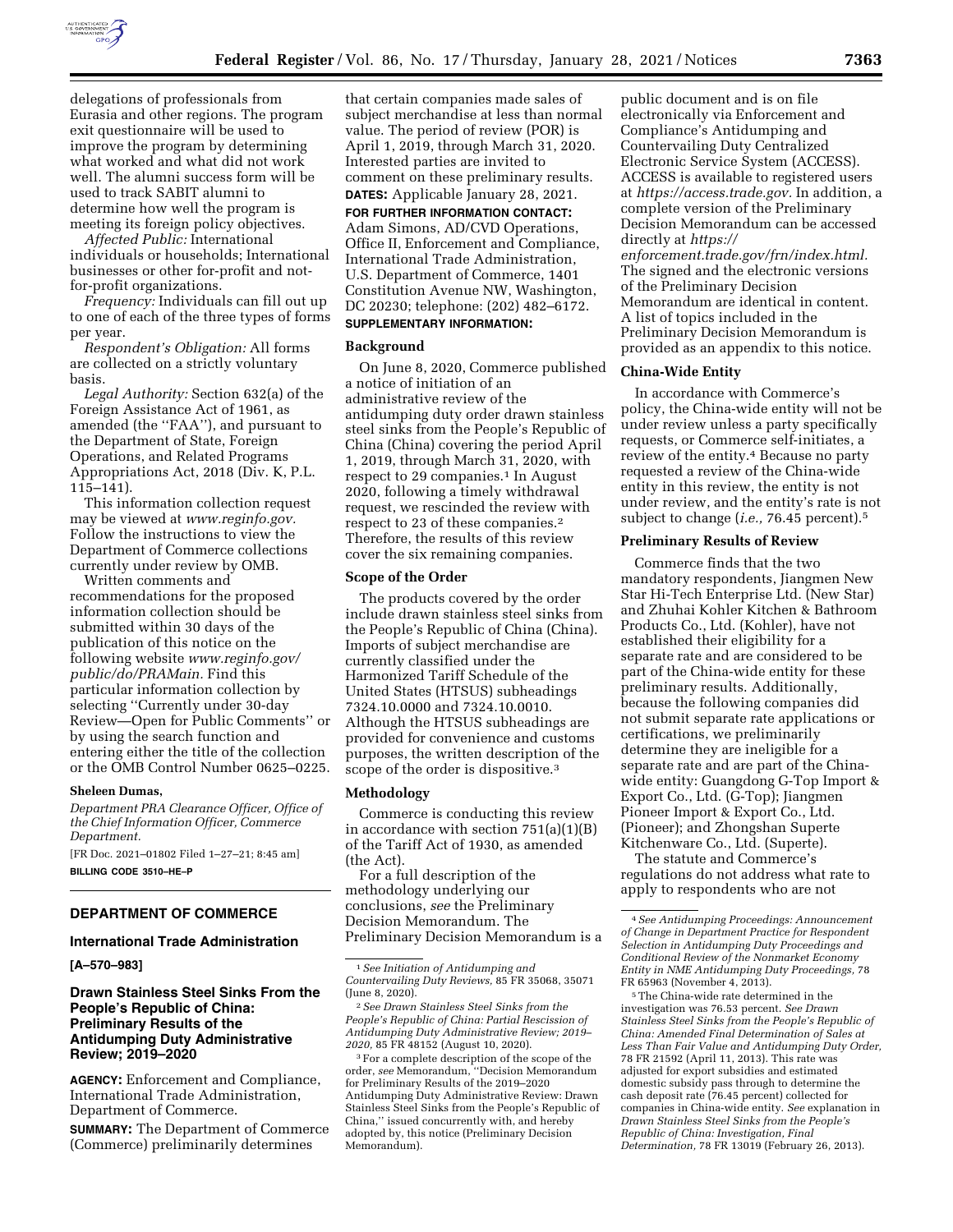selected for individual examination when Commerce limits its examination in an administrative review pursuant to section 777A(c)(2) of the Act. Generally, Commerce looks to section  $735(c)(5)$  of the Act, which provides instructions for calculating the all-others rate in an investigation, for guidance when calculating the rate for non-selected respondents that are not examined individually in an administrative review. Section 735(c)(5)(A) of the Act states that the all-others rate should be calculated by averaging the weightedaverage dumping margins for individually-examined respondents, excluding rates that are zero, *de minimis,* or based entirely on facts available. Section 735(c)(5)(B) of the Act provides that where all rates are zero, *de minimis,* or based entirely on facts available, Commerce may use ''any reasonable method'' for assigning a rate to non-examined respondents.

However, for these preliminary results, we have not calculated any individual rates or assigned a companyspecific rate based on facts available. Therefore, consistent with our recent practice,6 we preliminary assigned to the non-individually examined company that demonstrated its eligibility for a separate rate the most recently assigned separate rate in this proceeding (*i.e.,* 1.78 percent).7

Commerce preliminarily determines that the following weighted-average dumping margins exist for the period April 1, 2019, through March 31, 2020:

| Exporter                                   | Weighted-<br>average<br>dumping<br>margin<br>(percent) |
|--------------------------------------------|--------------------------------------------------------|
| KaiPing Dawn Plumbing Prod-<br>$ucts$ Inc. | 1.78                                                   |

<sup>6</sup>*See, e.g., Shenzhen Xinboda Industrial Co., Ltd.,*  v. *United States,* Court No. 15–00179, Slip Op. (CIT 2016); *see also Certain Steel Threaded Rod From the People's Republic of China: Preliminary Results of the Antidumping Duty Administrative Review and Rescission of Antidumping Duty Administrative Review, in Part; 2015–2016,* 82 FR 21189, 21192 (May 5, 2017), unchanged in *Certain Steel Threaded Rod From the People's Republic of China: Final Results of Antidumping Duty Administrative Review; 2015–2016,* 82 FR 51611 (November 7, 2017); and *Certain Frozen Fish Fillets From the Socialist Republic of Vietnam: Preliminary Results and Partial Rescission of the Antidumping Duty Administrative Review; 2014– 2015,* 81 FR 64131, 64133 (September 19, 2016), unchanged in *Certain Frozen Fish Fillets From the Socialist Republic of Vietnam: Final Results and Partial Rescission of Antidumping Duty Administrative Review; 2014–2015,* 82 FR 15181 (March 27, 2017).

7*See Drawn Stainless Steel Sinks from the People's Republic of China: Final Results of Antidumping Duty Administrative Review; 2017– 2018,* 85 FR 11341 (February 27, 2020).

### **Disclosure and Public Comment**

Interested parties may submit case briefs no later than 30 days after the date of publication of this notice.<sup>8</sup> Rebuttal briefs, limited to issues raised in the case briefs, may be filed no later than seven days after the time limit for filing case briefs.9 Parties who submit case brief or rebuttal briefs in this proceeding are encouraged to submit with each argument: (1) A statement of the issue; (2) a brief summary of the argument; and (3) a table of authorities.10 Case and rebuttal briefs should be filed using ACCESS.11

Pursuant to 19 CFR 351.310(c), interested parties who wish to request a hearing must submit a written request to the Assistant Secretary for Enforcement and Compliance, U.S. Department of Commerce, filed electronically via ACCESS within 30 days after the date of publication of this notice.12 Hearing requests should contain: (1) The party's name, address, and telephone number; (2) the number of participants; and (3) a list of issues to be discussed. Issues raised in the hearing will be limited to issues raised in the briefs. If a request for a hearing is made, parties will be notified of the time and date for the hearing to be held.13

An electronically-filed document must be received successfully in its entirety by ACCESS by 5:00 p.m. Eastern Time on the established deadline. Note that Commerce has temporarily modified certain of its requirements for serving documents containing business proprietary information, until further notice.14

Commerce intends to issue the final results of this administrative review, which will include the results of its analysis of all issues raised in the case briefs, not later than 120 days after the date of publication of this notice, unless otherwise extended.15

#### **Assessment Rates**

Upon issuance completion of the administrative review, Commerce shall determine, and U.S. Customs and Border Protection (CBP) shall assess,

9*See* 19 CFR 351.309(d); *see also Temporary Rule Modifying AD/CVD Service Requirements Due to COVID–19,* 85 FR 17006 (March 26, 2020), and *Temporary Rule Modifying AD/CVD Service Requirements Due to COVID–19; Extension of Effective Period,* 85 FR 41363 (July 10, 2020) (collectively, *Temporary Rule*).

10*See* 19 CFR 351.309(c)(2).

13*See* 19 CFR 351.310(d).

14*See* 19 CFR 351.309; *see also* 19 CFR 351.303 (for general filing requirements); and *Temporary Rule.* 

antidumping duties on all appropriate entries covered by this review.16 For the final results, if we continue to treat the following companies as part of Chinawide entity, we will instruct CBP to apply an *ad valorem* assessment rate of 76.45 percent to all entries of subject merchandise during the POR that were produced and/or exported by those companies: G-Top; Kohler; New Star; Pioneer; and Superte. For the company receiving a separate rate, we intend to assign an assessment rate of 1.78 percent, consistent with the methodology described above.

Commerce intends to issue assessment instructions to CBP no earlier than 35 days after the date of publication of the final results of this review in the **Federal Register**. If a timely summons is filed at the U.S. Court of International Trade, the assessment instructions will direct CBP not to liquidate relevant entries until the time for parties to file a request for a statutory injunction has expired (*i.e.,*  within 90 days of publication).

## **Cash Deposit Requirements**

The following cash deposit requirements will be effective upon publication of the final results of this administrative review for all shipments of the subject merchandise from China entered, or withdrawn from warehouse, for consumption on or after the publication date, as provided for by section  $751(a)(2)(C)$  of the Act:  $(1)$  For the company listed above that has a separate rate, the cash deposit rate will be that rate established in the final results of this review (except, if the rate is zero or *de minimis,* then a cash deposit rate of zero will be established for that company); (2) for previously investigated or reviewed Chinese and non-Chinese exporters not listed above that have separate rates, the cash deposit rate will continue to be equal to the exporter-specific weighted-average dumping margin published of the most recently-completed segment of this proceeding; (3) for all Chinese exporters of subject merchandise that have not been found to be entitled to a separate rate, the cash deposit rate will be the rate for China-wide entity, 76.45 percent; and (4) for all exporters of subject merchandise which are not located in China and which are not eligible for a separate rate, the cash deposit rate will be the rate applicable to Chinese exporter(s) that supplied that non-Chinese exporter. These deposit requirements, when imposed, shall remain in effect until further notice.

<sup>8</sup>*See* 19 CFR 351.309(c).

<sup>11</sup>*See* 19 CFR 351.303.

<sup>12</sup>*See* 19 CFR 351.310(c).

<sup>15</sup>*See* section 751(a)(3)(A) of the Act. 16*See* 19 CFR 351.212(b)(1).